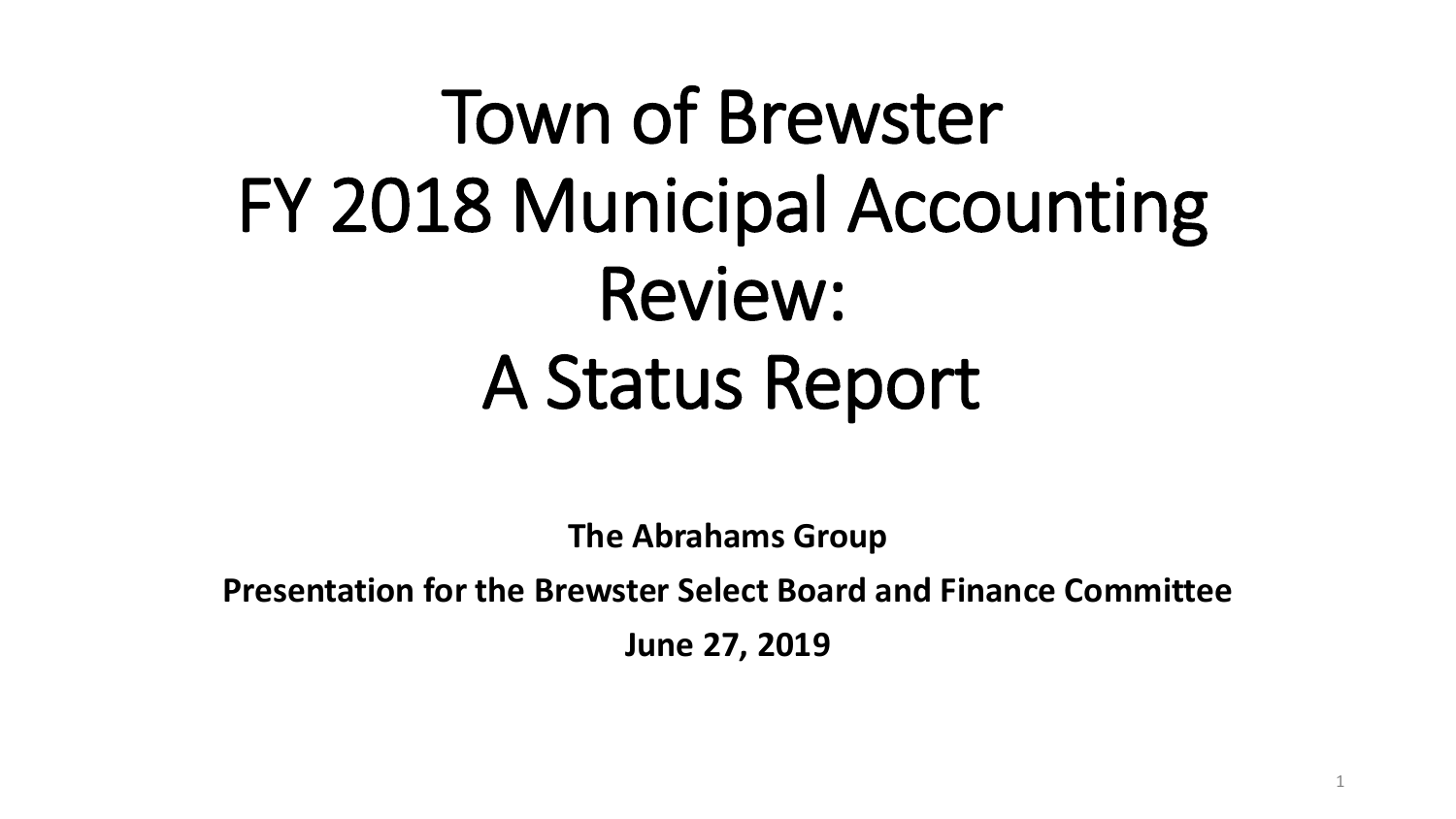

**Purpose**: **To provide the Brewster Select Board and Finance Committee with a brief report on the Abrahams Group activities from mid Sept 2018 to end of January 2019** 

- **Quick Recap of the Issues Identified in last September Briefing**
- **Review Additional Problems Identified Since Then**
- **Discuss Corrective Measures Taken**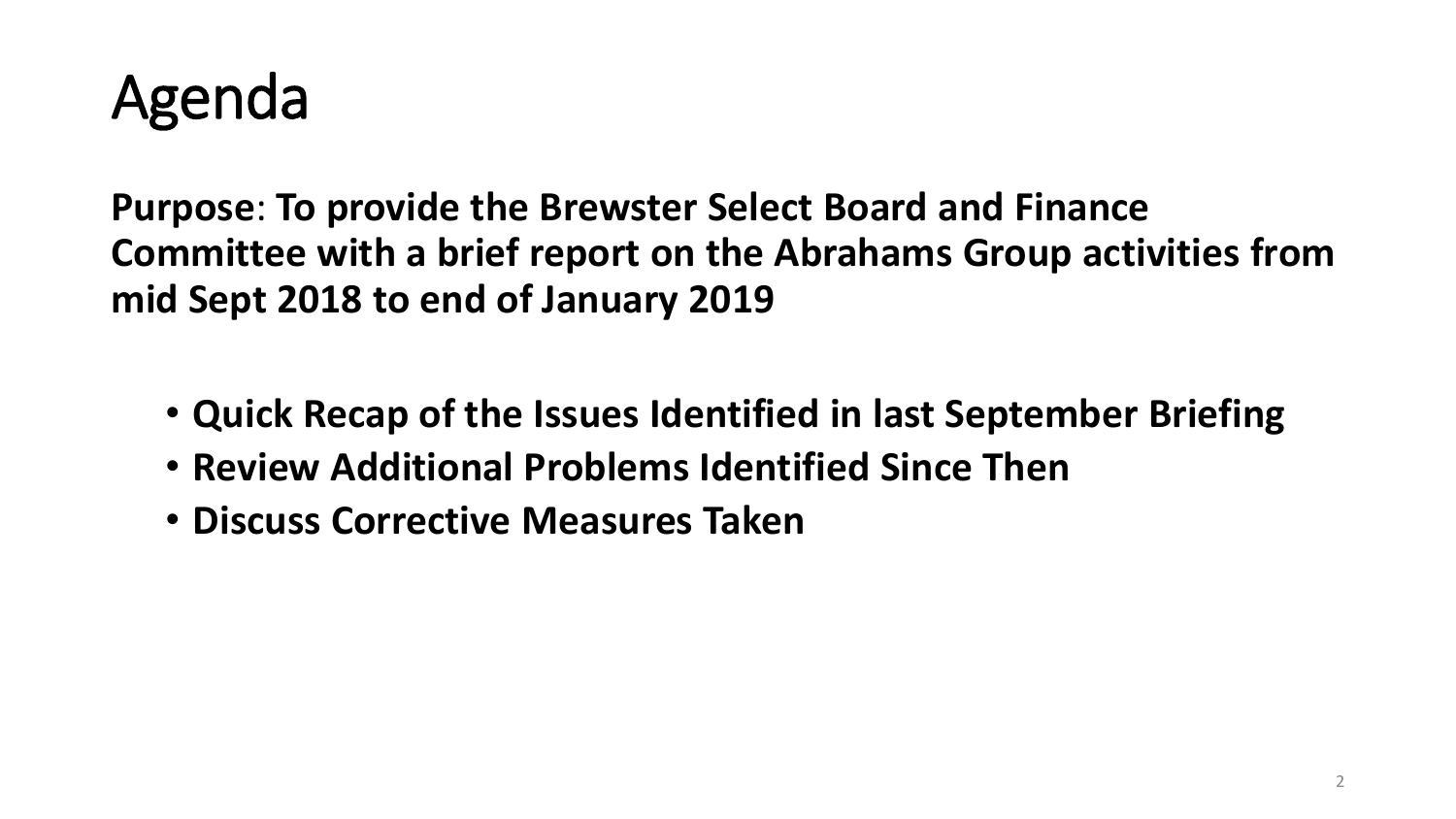### Update

**On September 17, 2018 we presented a Status Report on the Fiscal Year 2018 Accounting Records**

- **Overview of Brewster's routine accounting practices and procedures**
- **Problems identified in Fiscal Year 2018 (FY18) accounting records and what they meant**

**Since then, we have**

- **Completed our work to close out the FY 2018 accounting records**
- **Assisted the Town Completing Corrective Measures**
- **Prepared FY 2018 Schedule A - the Revenue and Expenditure report required by the Department of Revenue**
- **Prepared FY 2019 Balance Sheet for Free Cash certification**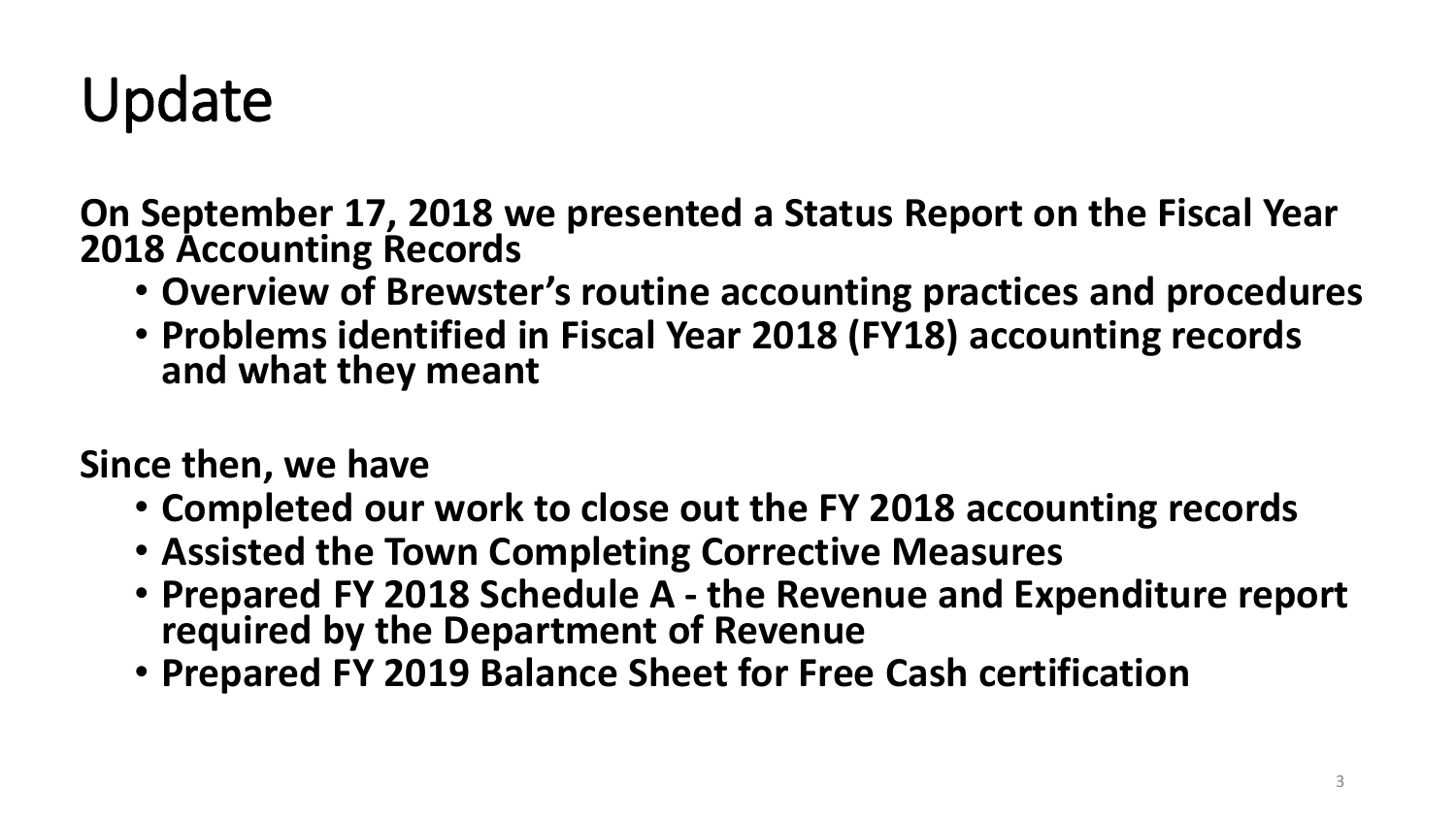# Issues Identified in September 2018

- **1. General Ledger and Subsidiary Ledgers were not reconciled**
- **2. Water Fund Ledgers, Commitments, Abatements were not properly maintained**
- **3. Insufficient General Fund Debt Funds**
- **4. Fire Department Salaries Underfunded**
- **5. Accounts Inactivated with Positive Balances**
- **6. Water Debt Service Not Reimbursed to General Fund**
- **7. General Fund Deferred Revenues Not Properly Posted**
- **8. Expenditures Authorized without Town Meeting Approval**
- **9. Contracts Approved without Valid Balances in Accounts**
- **10. Over Budget Controls Turned Off**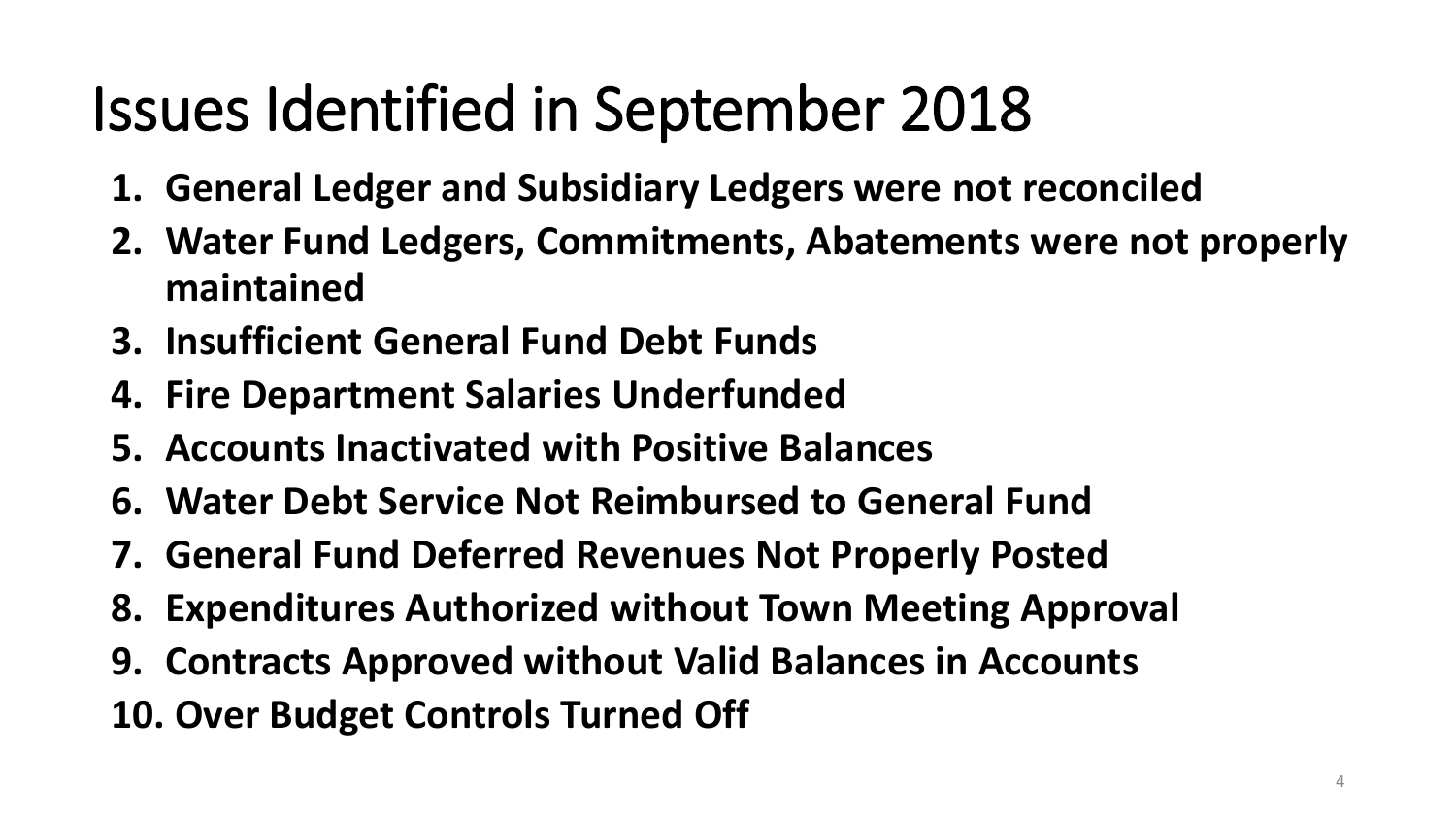### Corrective Measures Taken

**The Funds balanced were:**

- **1 General Fund**
- **10 Special Revenue Funds**
- **11 Capital Project Funds**
- **3 Trust Funds**
- **4 Agency Funds**
- **Several accounts with similar names within these funds were grouped together under one account**
- **Measures taken to prevent comingling of grant proceeds with receipts reserved and gift accounts**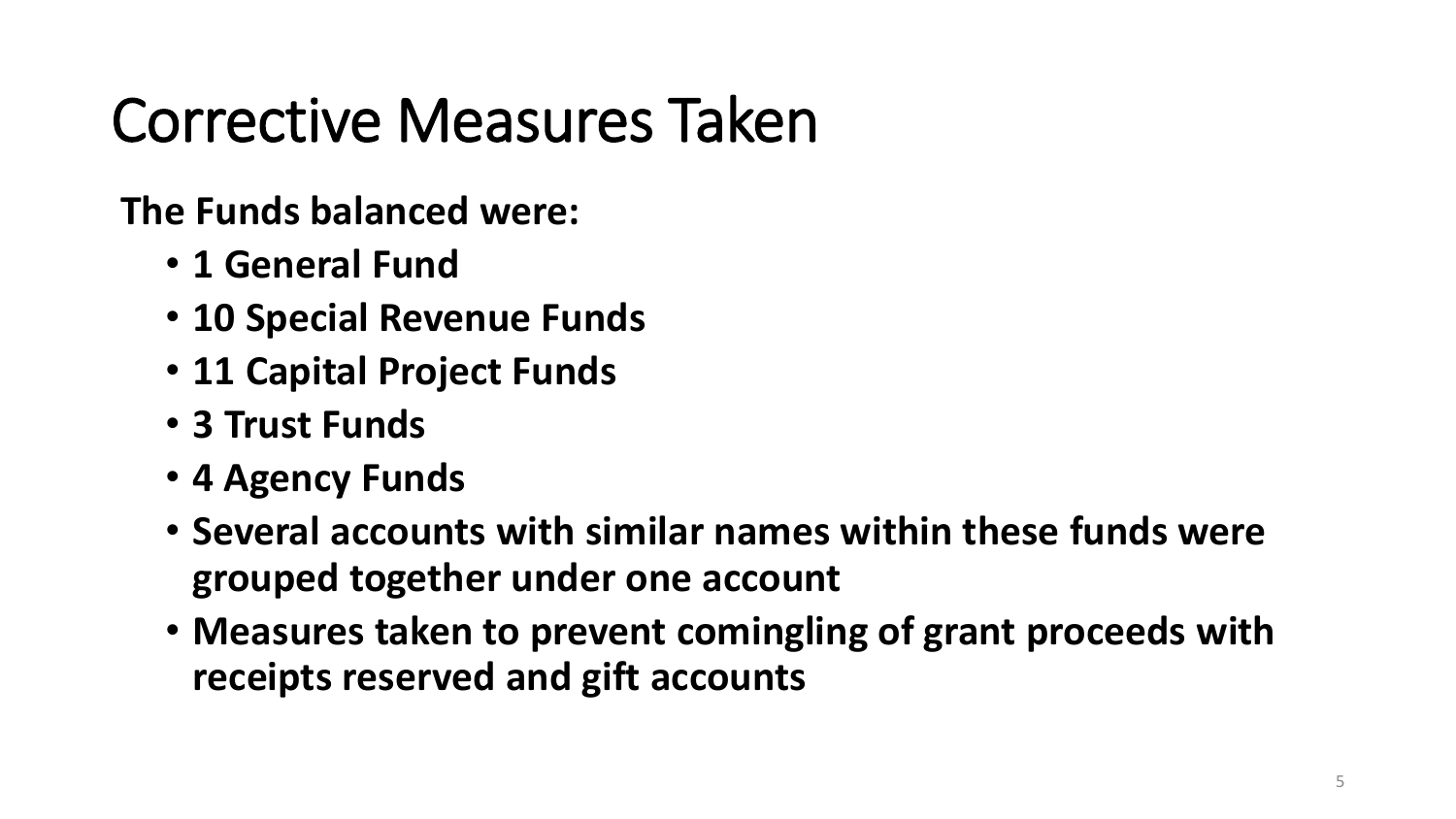# FY 17 & FY 18 Accounting Issues Identified

- **1. Lack of Understanding of the Financial Software Processes**
- **2. Lack of Understanding of the Chart of Accounts**
- **3. Lack of Communication with Departments and Staff**
- **4. Lack of Understanding Proper Accounting Procedures**
- **5. Lack of a Monthly Reconciliation Process**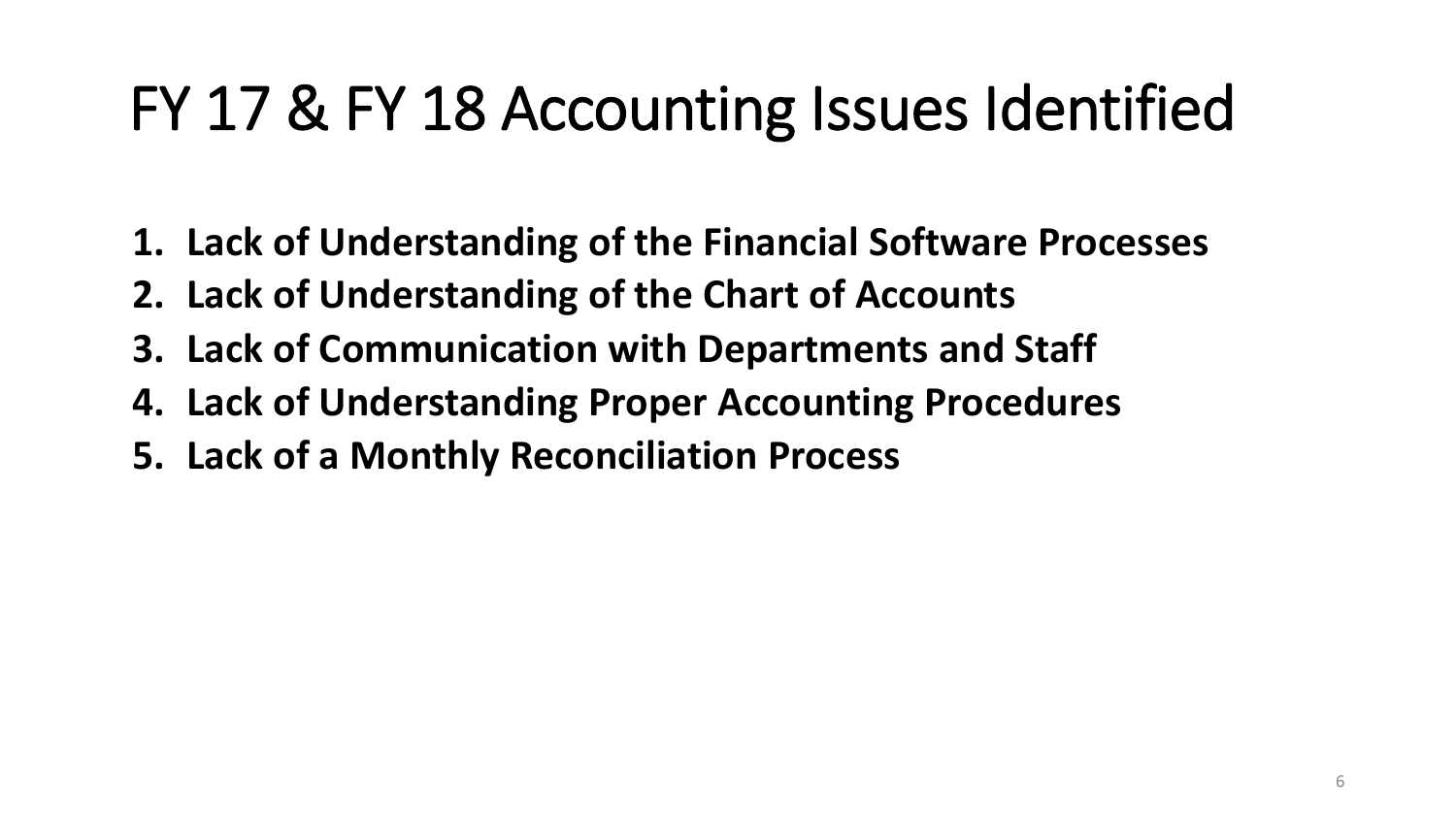# Issue #1 : Lack of Understanding of the Financial Software Processes

**Resulted in cash and fund balances that were not processing correctly from one fund to another, causing accounts to be out of balance.**

#### **Corrective Measures Taken**

• Journal entries are reviewed prior to posting to insure that the accounts are processing correctly, and transferring from one fund to another, so that cash and fund balances are correct.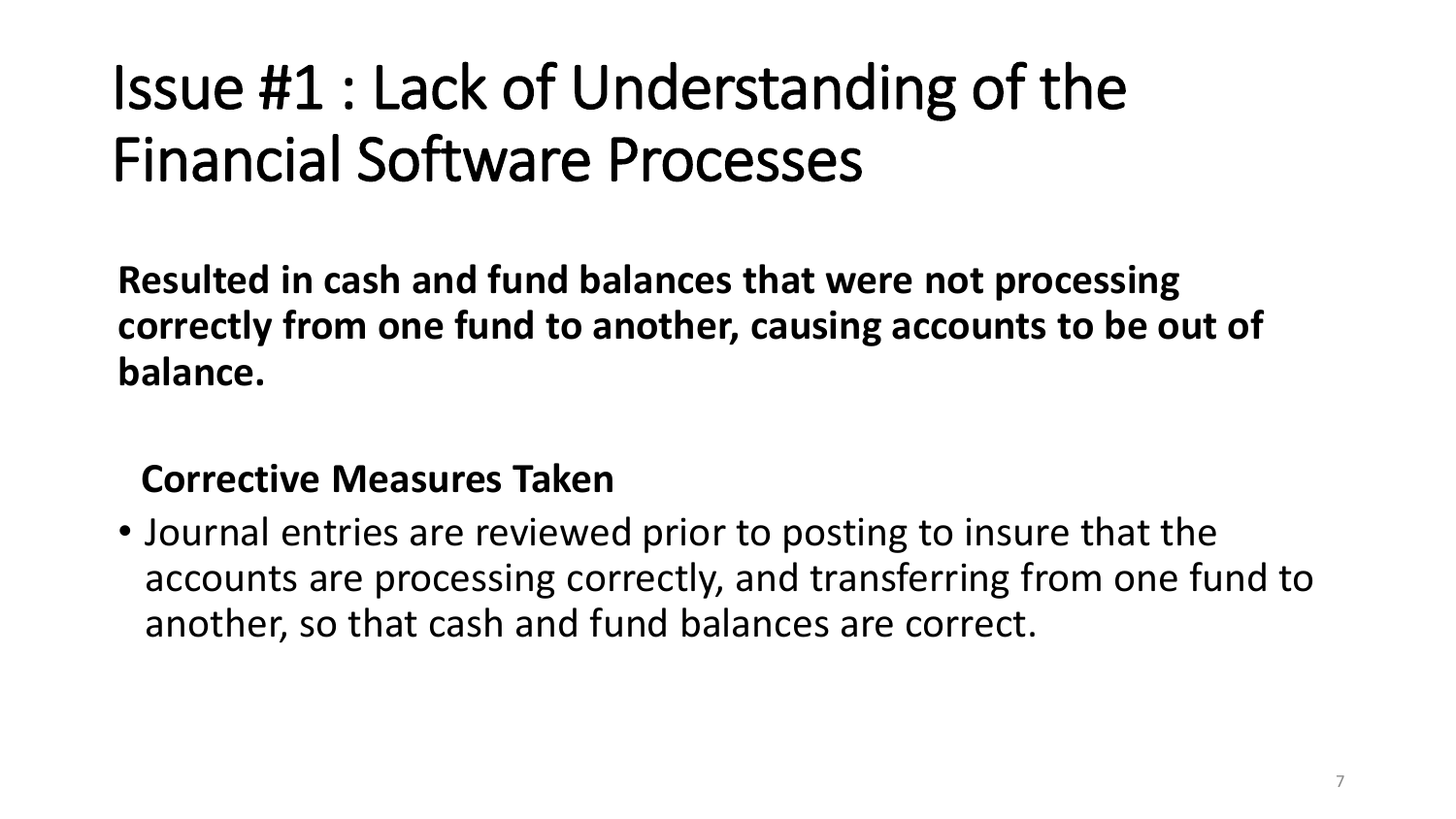# Issue #2: Lack of Understanding of the Chart of **Accounts**

**The established segment structure of accounts was changed mid year resulting in new accounts The old accounts were closed and in several examples we found budgetary balances remaining in the closed accounts**

**Corrective Measures Taken**

• **The established segment structure of accounts have been reinstituted.**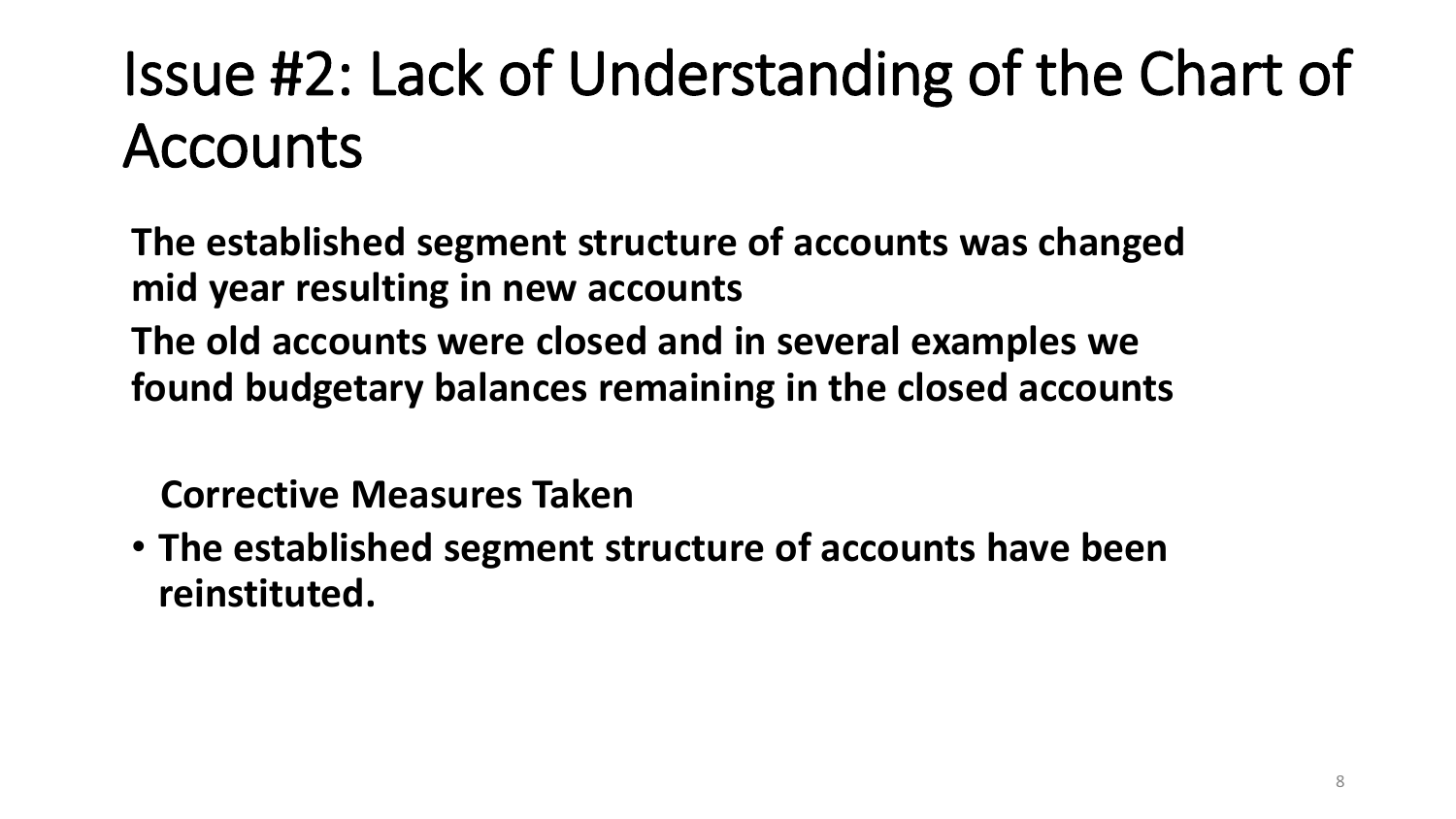# Issue # 3: Lack of Communication Between Department Heads Regarding Changes to their **Accounts**

**There was no communication between the Finance Director and department heads regarding changes to their accounts. This resulted in confusion and the inability of the department head to properly manage their budgets.** 

**Software Controls were turned off which caused many budgets to be overspent**

**Corrective Measures Taken**

- **Changes to department accounts are not made without first communicating with the department head and explaining the need for the changes and the new account**
- **Software budget controls are turned on**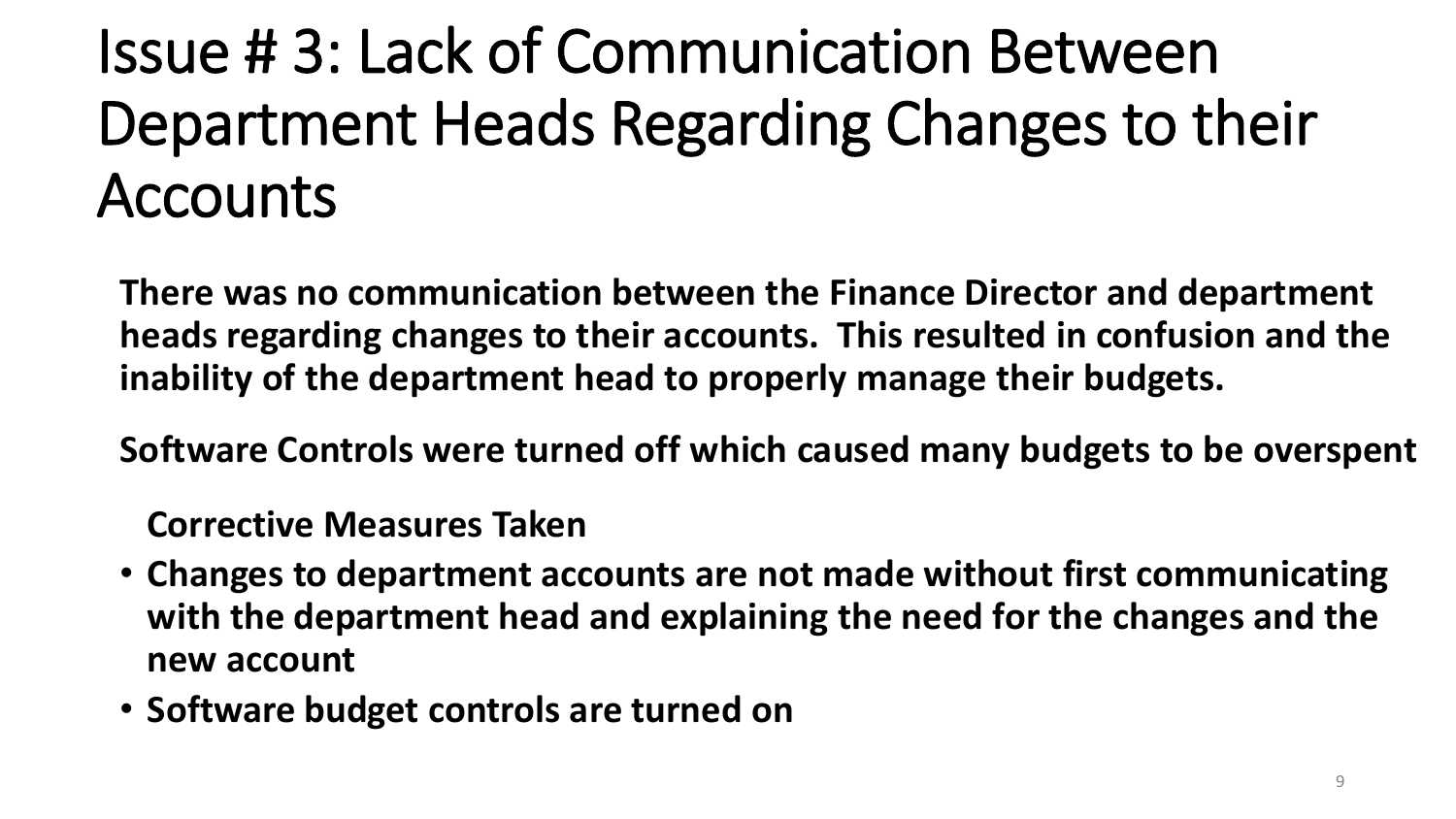# Issue #4: Lack of Understanding of Proper Accounting Procedures

• **Proper Accounting Procedures were not followed. For example there was a lack of back up for journal entries and adjustments being made without proper documentation**

**Corrective Measures Taken**

• **Entries have proper documentation explaining the basis for the changes and are attached to the journal entry as a source document.**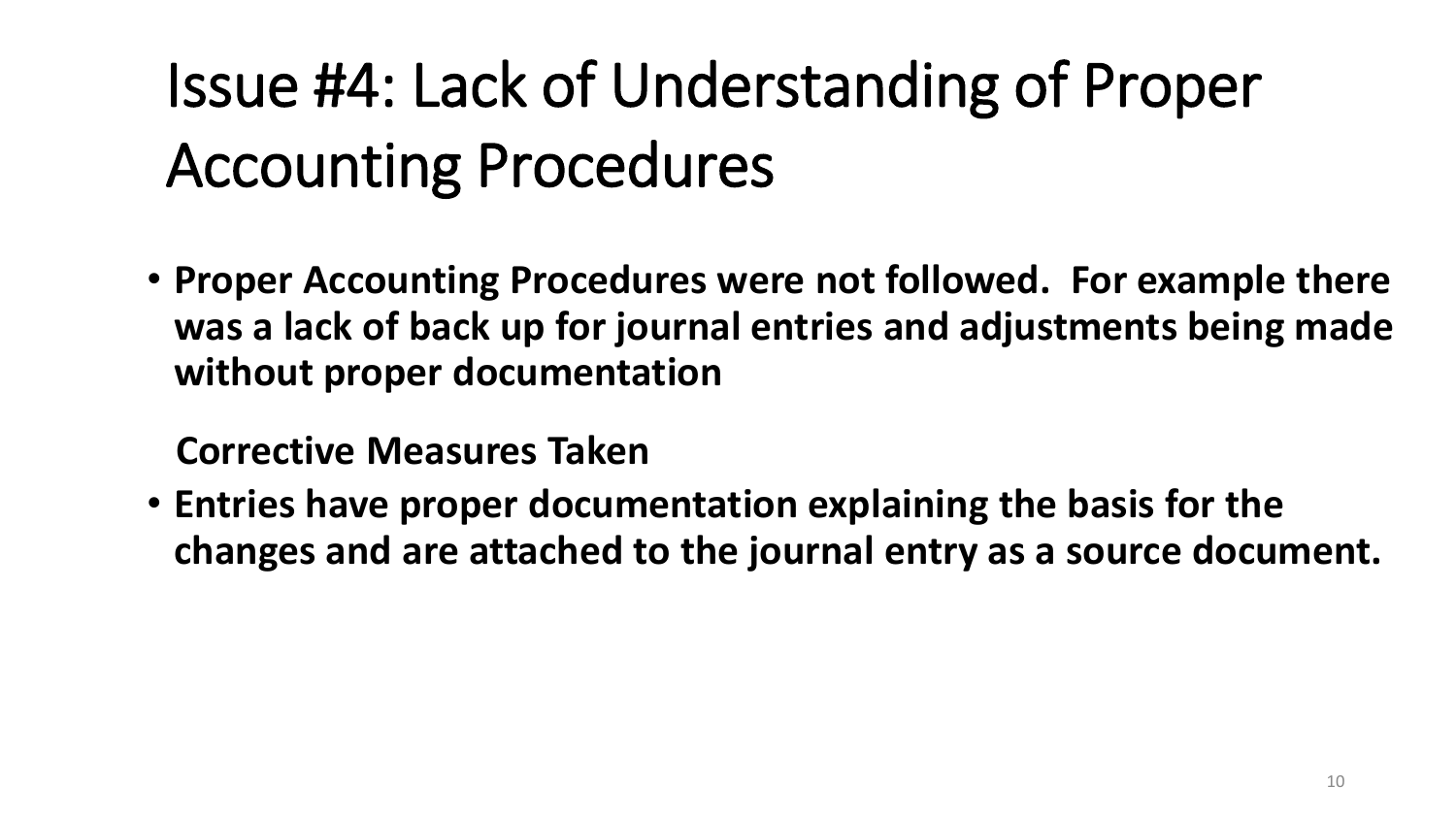# Issue #5: Lack of a Monthly Reconciliation Process

- **Monthly reconciliations were either not done at all or not done on a timely basis**
- **If monthly reconciliations were done, several of the issues that were discovered could have been resolved immediately**
- **It was discovered that although the treasurer was providing cash reports to the Finance Director on a monthly basis, the Treasurer was never provided a system generated cash balance from the accounting system.**

#### **Corrective Measures Taken**

- **Reconciliation of cash and receivables on a monthly basis is occurring timely.**
- **A system generated cash balance report is attached to the Treasurer's cash report.**